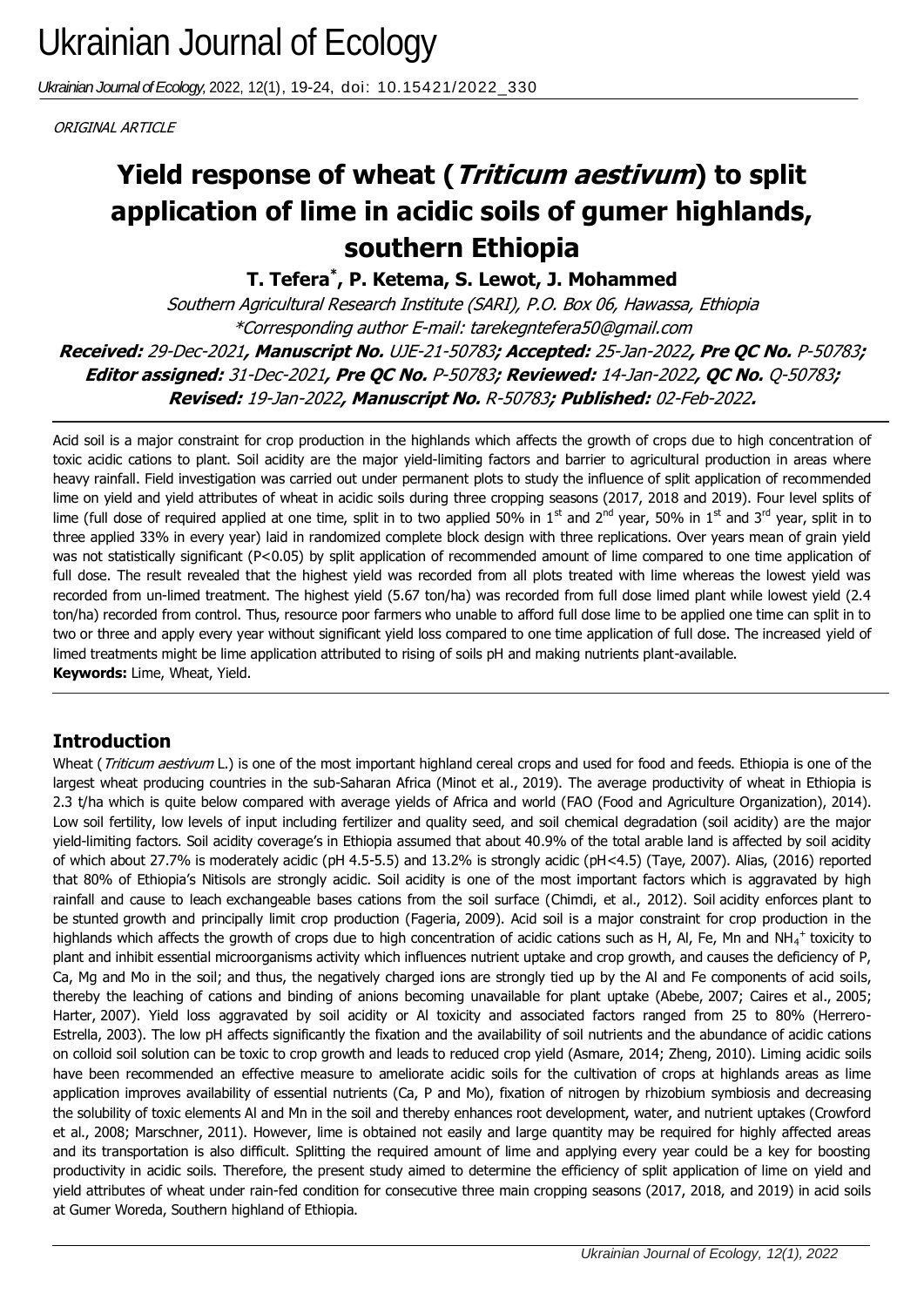## **Materials and Methods Description of study area**

A field experiment was conducted for two consecutive years (2019 and 2020) under rain fed conditions at Gumer woreda, Guraghe Zone, Southern Nations Nationalities and Peoples' Regional State of Ethiopia. Experimental site is situated at 8°01'56.2"N and 38°01'58.3"E, and at altitude of 2767 m.a.s.l with temperature of min 7.5% and max 20%. The area receives a bimodal rainfall with an annual average rainfall of 1200 mm. Rainfall is distributed between the short rainfall season (March to April) and the main rainy season (June to September). Mixed crop-livestock farming is the dominant economic activity in the rural areas. The geographical location of the study area is highlighted at (Fig. 1).



**Fig. 1.** Location map of the study area.

## **Experimental design and treatments**

A Hidase variety of wheat was used for the experimentation and sown by drilling seed rate of 150 kg·ha<sup>−1</sup>; 20cm spacing between rows and plot size were 3 m  $\times$  3 m. The experiment was laid out in randomized complete block design (RCBD) with three replications. Totally six levels of treatments were investigated during experiment (lime was applied by splitting in to four levels of treatments (100% applied one time, 50% applied in 1<sup>st</sup> and 2<sup>nd</sup> years, 50% applied in 1<sup>st</sup> and 3<sup>nd</sup> year, 33% in every year), 200 kg NPS+94 kg Urea, Control). Having 98% of neutralizing value and <250 µm in diameter of lime (CaCO<sub>3</sub> was used. Lime requirement of the soil was calculated based on its exchangeable acidity  $(AI^{+3}$  and  $H^{+1}$ ). Lime was broadcasted uniformly by hand and incorporated into the soil a month before sowing and the recommended 200 kg NPS+94 kg Urea was applied for all treatments except the control Urea were used as the source of N and its application was made in two splits, half at sowing and half at tillering stage whereas the entire rate of NPS was applied at sowing in band. The experimental plots were kept fixed permanent during investigation.

## **Physical and chemical soil characteristics**

A Composited Soil sample was collected from 0-15 cm depth for initial determination of soil fertility parameters. **Table 1.** Chemical and physical properties of soil prior to planting (Table 1).

|    |    |    |           |                            |      | --             |                  |                       |
|----|----|----|-----------|----------------------------|------|----------------|------------------|-----------------------|
| pH | EA | Ex | <b>BD</b> | $\frac{0}{0}$<br><b>OC</b> | % TN | Ava.P<br>(ppm) | CEC<br>(cmol/kg) | <b>Textural class</b> |
|    |    |    |           |                            |      |                |                  |                       |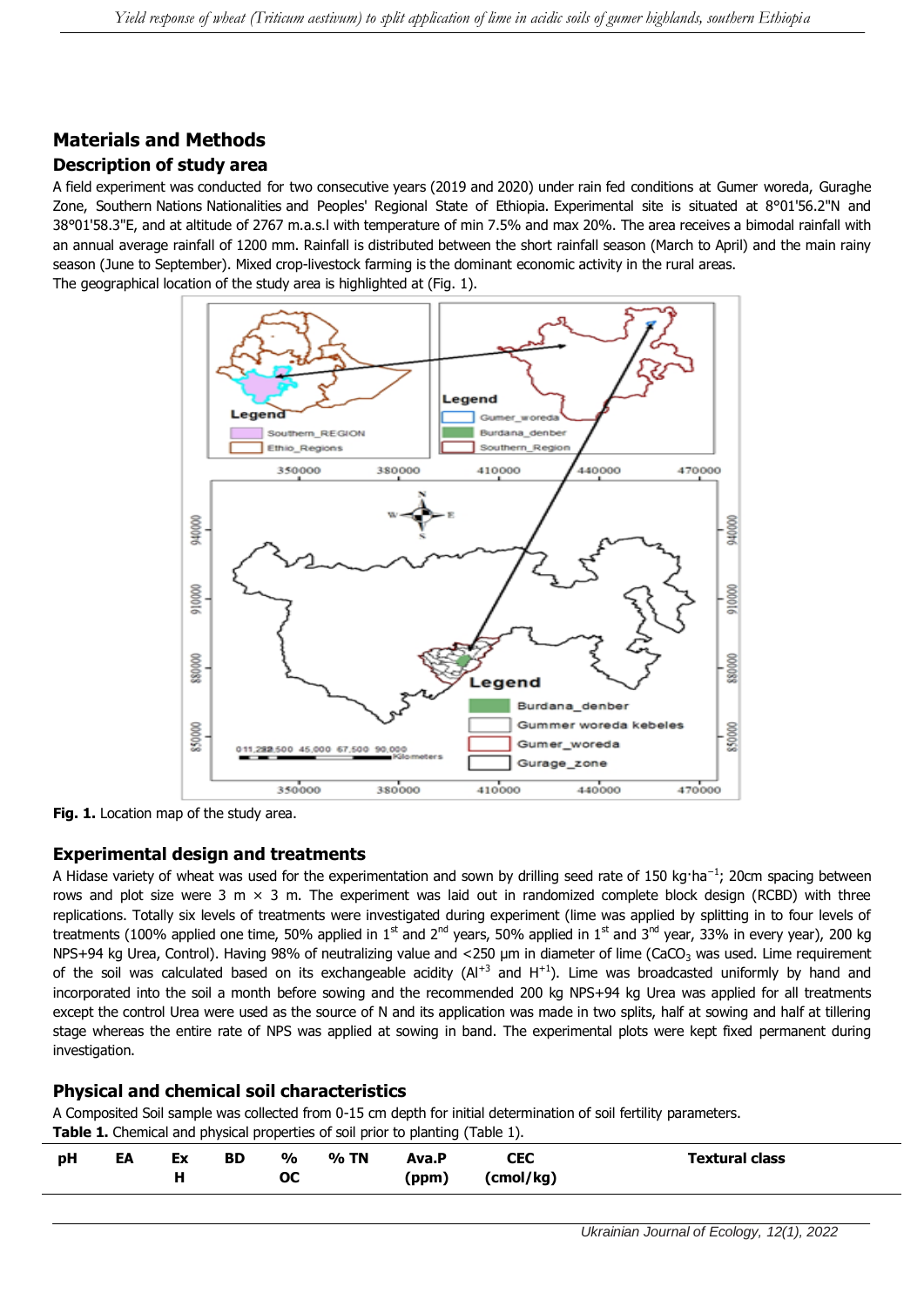|     |      |     |      |     |       |      |      | % sand | % clay | % silt | <b>Texture</b> |
|-----|------|-----|------|-----|-------|------|------|--------|--------|--------|----------------|
| 4.9 | 2.69 | 1.6 | 0.99 | 1.1 | 0.094 | 1.28 | 41.2 | 70     | 14     | 16     | Sandy loam     |

The soil samples was analyzed for determination of pH, exchangeable acidity, Available P, %T N, and % OM according to the standard procedures. In this manner, soil texture was determined using the Bouyoucos hydrometer method (Bouyoucos, 1962). The pH of the soil was measured in the supernatant suspension of a 1:2.5 soil to water ratio using a pH meter (Dick, W.A., Cheng, L. and Wang, P., 2000). And organic carbon (%) was determined by method as described by (Walkely and Black, 1934). Available P (ppm) was analyzed by employing the Olsen method (Olsen, 1954.) using ascorbic acid as the reducing agent. Total nitrogen was measured using Bremner, J.M., 1960 and exchangeable cations ( $Ca^{2+}$ ,  $Mg^{2+}$ , Na<sup>+</sup>, and K<sup>+</sup>) and CEC in cmol (+) kg<sup>-1</sup> soil was determined by ammonium acetate method.

#### **Agronomic data collection**

Five plants randomly selected from 250 cm<sup>2</sup> (50 cm  $*$  50 cm), which was measured from the center of the plot, and determined different agronomic parameters such as plant height, spike length, were measured in cm and tiller numbers were counted. Above ground dry biomass yield was weighed and grain yield was taken by threshing the harvested plants adjusted to 12% moisture.

#### **Statistical analysis**

The collected data were subjected to analysis of variance using SAS software packages and mean separation was done using LSD (Gomez and Gomez, 1984) at 5% probability level.

#### **Results and Discussion**

The result of the experiment revealed that yield of wheat was not statistically significantly (P<0.05) affected by split application of lime in this study area (Table 2). Split application of lime into consecutive years gave similar grain yield with full rate application of lime. Even splitting into three was gave similar grain yield with splitting lime into two and full dose. Numerically, combined mean result showed that the highest yield (5.67 ton/ha) was obtained from full dose of lime. All split and full dose of lime application treatments gave statistically significantly (P<0.05) yields compared to un-limed treatments that resulted 2.4 ton/ha<sup>-1</sup>. Increased yield of limed plants could be applied lime increase the availability plant-nutrients while induced declining the yield of plants treated with only inorganic fertilizers might be phosphorus fixation nature of acidic soils. The result of the experiment revealed that splitting the required amount of lime into 33% and 50% is possible if to be grown on this soil. This result finding agrees with Dawid and Hailu (2017) who reported split application of lime in to 25%, 33%, and 50% was not significantly affected the yield of soybean compared with full dose application of lime. Therefore, resource poor farmers who cannot afford the full dose lime to be applied at one time can split in to two, three and apply every year without yield loss significantly. Lime alone could not boost crop production. Thus, to be increased production, recommended amount of fertilization should be incorporated with lime.

**Table 2.** Effect of split application of lime on wheat grain yield (ton ha<sup>-1</sup>).

| <b>Treatments</b>                                                                                         | 2017              | 2018             | 2019              | <b>Combined</b><br><b>Mean</b> |
|-----------------------------------------------------------------------------------------------------------|-------------------|------------------|-------------------|--------------------------------|
| T1: Control                                                                                               | 2.5 <sup>c</sup>  | 2.4 <sup>c</sup> | $2.32^c$          | 2.4 <sup>c</sup>               |
| T2: 200 kg NPS+94 kg Urea                                                                                 | 3.98 <sup>b</sup> | $3.43^{b}$       | 4.03 <sup>b</sup> | $3.81^{b}$                     |
| T3: Full dose lime                                                                                        | 6.08 <sup>a</sup> | 5.0 <sup>a</sup> | 5.93              | 5.67a                          |
| T4: 50% ( $1^{st}$ and $2^{nd}$ year)                                                                     | 5.7 <sup>a</sup>  | 4.7 <sup>a</sup> | $6.58^{a}$        | 5.66 <sup>a</sup>              |
| T5: 33% every year                                                                                        | 5.37 <sup>a</sup> | 5.1 <sup>a</sup> | 6.1 <sup>a</sup>  | 5.52 <sup>a</sup>              |
| T6: 50% ( $1^{st}$ and $3^{nd}$ year)                                                                     | 5.6 <sup>a</sup>  | 4.8 <sup>a</sup> | 6.4 <sup>a</sup>  | 5.61 <sup>a</sup>              |
| Mean                                                                                                      | 4.87              | 4.8              | 5.23              | 4.78                           |
| LSD(0.05)                                                                                                 | 0.89              | 1.03             | 1.31              | 0.59                           |
| CV(% )                                                                                                    | 10.08             | 13.37            | 13.76             | 12.99                          |
| Means with in a column with the same letter(s) are not significantly different at 0.05 probability level. |                   |                  |                   |                                |

The combined result showed that split application of lime was not statistically significantly (P<0.05) affected above ground biomass (Table 3) compared at one time application of full dose whereas all limed treatments affected above ground biomass yield of wheat statistically significantly (P<0.05) compared to un-limed. According to combined mean, numerically the highest above ground biomass (15.57 ton/ha) obtained from full dose of lime applied at one time which could be resulted from applied lime improves soil essentials microorganism and available plant-nutrients thereby resulting significant increased biomass yield compared with un-limed that gave the lowest biomass(7.11 ton ha<sup>-1</sup>).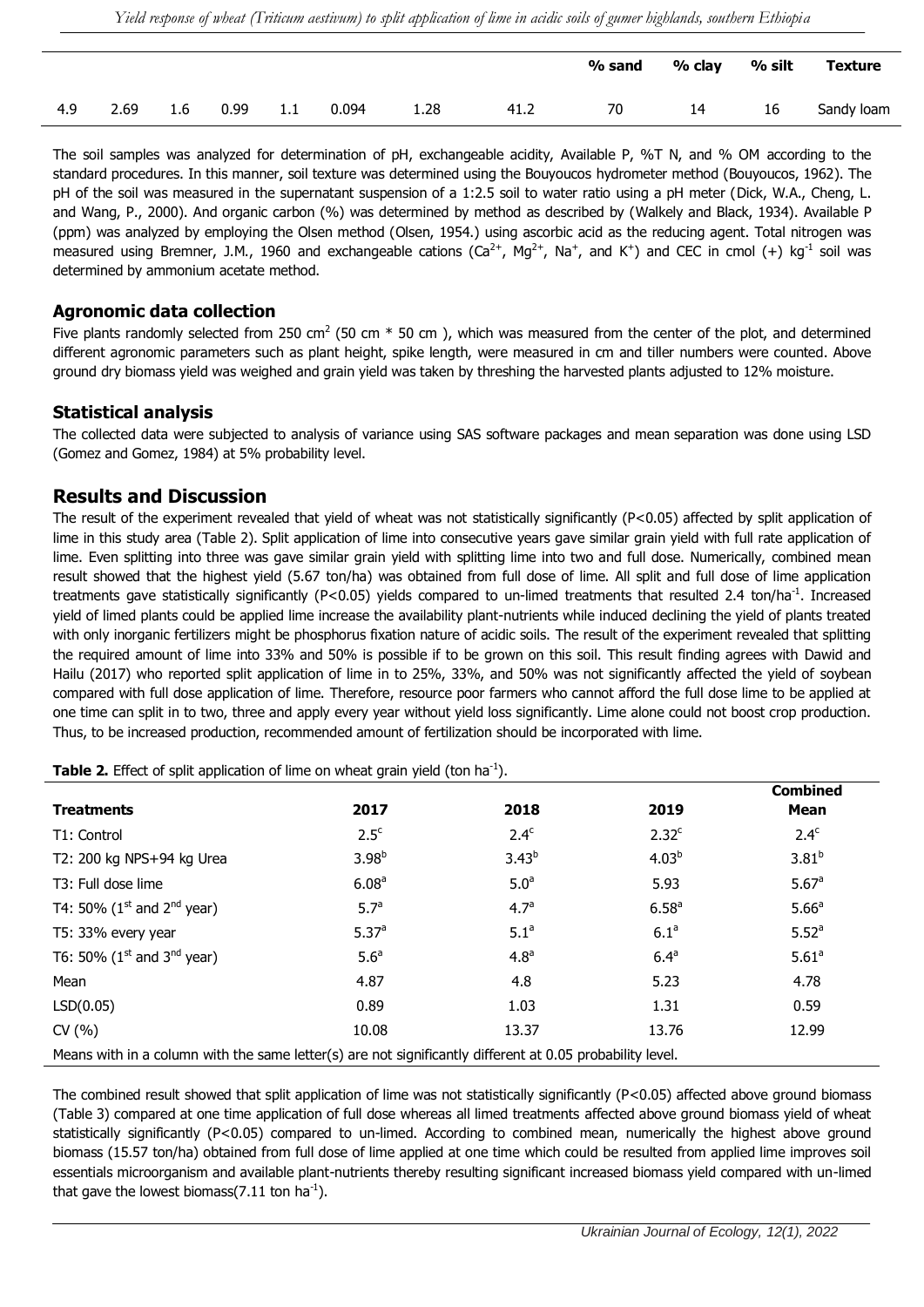Application of splitting lime into 33% and 50% and full dose treatments increased dry matter (DM) of wheat. This finding in line with Dawid and Hailu (2017) who revealed that splitting application of lime was not statistically affected (p<0.05) yield and yield attributes of soy bean compared with full dose lime application.

| <b>I divide 5.</b> Effect of Split application of liftle on writed above ground biomass (ton half).       |                    |                    |                   |                    |  |  |  |
|-----------------------------------------------------------------------------------------------------------|--------------------|--------------------|-------------------|--------------------|--|--|--|
|                                                                                                           |                    |                    |                   | <b>Combined</b>    |  |  |  |
| <b>Treatments</b>                                                                                         | 2017               | 2018               | 2019              | Mean               |  |  |  |
| T1: Control                                                                                               | 7.85 <sup>c</sup>  | 6.26 <sup>c</sup>  | 7.23 <sup>c</sup> | 7.11 <sup>c</sup>  |  |  |  |
| T2: 200 kg NPS+94 kg Urea                                                                                 | $13.15^{b}$        | 9.98 <sup>b</sup>  | $12.63^{b}$       | $11.92^{b}$        |  |  |  |
| T3: Full dose lime                                                                                        | 16.62 <sup>a</sup> | $13.13^{a}$        | $17.44^a$         | 15.73 <sup>a</sup> |  |  |  |
| T4: 50% ( $1^{\text{st}}$ and $2^{\text{nd}}$ year)                                                       | 15.71 <sup>a</sup> | 11.96 <sup>a</sup> | 18.9 <sup>a</sup> | $15.53^{a}$        |  |  |  |
| T5: 33% every year                                                                                        | 14.99ab            | 13.26 <sup>a</sup> | $18.15^a$         | $15.47^{\circ}$    |  |  |  |
| T6: 50% ( $1^{\text{st}}$ and $3^{\text{nd}}$ year)                                                       | 15.37ab            | 12.8 <sup>a</sup>  | $18.51^a$         | 15.56 <sup>a</sup> |  |  |  |
| Mean                                                                                                      | 13.95              | 9.44               | 15.48             | 13.55              |  |  |  |
| LSD(0.05)                                                                                                 | 2.34               | 1.92               | 3.98              | 1.8                |  |  |  |
| CV(% )                                                                                                    | 9.45               | 9.44               | 14.14             | 13.9               |  |  |  |
| Means with in a column with the same letter(s) are not significantly different at 0.05 probability level. |                    |                    |                   |                    |  |  |  |

**Table 3.** Effect of split application of lime on wheat above ground biomass (ton ha<sup>-1</sup>).

Plant height was not significantly (p<0.05) affected during experimentation by splitting lime (Table 4). The highest plant height (100 cm) was recorded from full dose lime applied at one time, while which is statistically similar with all limed plants and statistically significant (p<0.05) compared to un-treated plants with lime that gave the lowest plant height (70 cm). The increased plant height of wheat could be lime application attributed to rising of soils pH which enhances vigor plant growth.

**Table 4.** Effect of split application of lime on plant height (cm).

| <b>Treatments</b>                                                                                         | 2017             | 2018             | 2019             | <b>Combined</b><br><b>Mean</b> |
|-----------------------------------------------------------------------------------------------------------|------------------|------------------|------------------|--------------------------------|
| T1: Control                                                                                               | 75 <sup>b</sup>  | 72 <sup>b</sup>  | 63 <sup>b</sup>  | 70 <sup>b</sup>                |
| T2: 200 kg NPS+94 kg Urea                                                                                 | 91 <sup>a</sup>  | 100 <sup>a</sup> | 93 <sup>a</sup>  | 95 <sup>a</sup>                |
| T3: Full dose lime                                                                                        | 100 <sup>a</sup> | 100 <sup>a</sup> | 98 <sup>a</sup>  | 100 <sup>a</sup>               |
| T4: 50% ( $1^{st}$ and $2^{nd}$ year)                                                                     | 95 <sup>a</sup>  | 98 <sup>a</sup>  | 98 <sup>a</sup>  | 98 <sup>a</sup>                |
| T5: 33% every year                                                                                        | 91 <sup>a</sup>  | 99 <sup>a</sup>  | 104 <sup>a</sup> | 98 <sup>a</sup>                |
| T6: 50% ( $1^{\text{st}}$ and $3^{\text{nd}}$ year)                                                       | 91 <sup>a</sup>  | 105 <sup>a</sup> | 91 <sup>a</sup>  | 96 <sup>a</sup>                |
| Mean                                                                                                      | 91               | 96               | 91               | 92                             |
| LSD(0.05)                                                                                                 | 13               | 16               | 17               | 8                              |
| CV(% )                                                                                                    | 8.28             | 9.2              | 10.2             | 9.18                           |
| Means with in a column with the same letter(s) are not significantly different at 0.05 probability level. |                  |                  |                  |                                |

Spike Length (Table 5) and Tiller number (Table 6) also were not significantly (p<0.05) affected by the split application of lime while significant difference was recorded among limed and un-limed treatments. The highest tillers and spike length was scored from all lime treatments whereas the lowest recorded form un-limed. Similarly, Dawid and Hailu (2017) confirmed that application of splitting lime into 33% and 50% is and full dose treatments was not significantly (p<0.05) increased growth parameters of soybean. While lime application was significantly (p<0.05) affected growth parameters compared to un-limed due to applied lime ameliorate fertility status of acid soil.

Table 5. Effect of split application of lime on spike length (cm).

|                                       |                  |                   |                  | <b>Combined</b>  |
|---------------------------------------|------------------|-------------------|------------------|------------------|
| <b>Treatments</b>                     | 2017             | 2018              | 2019             | Mean             |
| T1: Control                           | 5.5 <sup>b</sup> | 6 <sup>c</sup>    | 5.5 <sup>b</sup> | 5.6 <sup>c</sup> |
| T2: 200 kg NPS+94 kg Urea             | 7.3 <sup>a</sup> | $7.4^{bc}$        | 7.6 <sup>a</sup> | 7.4 <sup>b</sup> |
| T3: Full dose lime                    | 7.5 <sup>a</sup> | 8.9 <sup>ab</sup> | 8.4 <sup>a</sup> | 8.3 <sup>a</sup> |
| T4: 50% ( $1^{st}$ and $2^{nd}$ year) | 7.8 <sup>a</sup> | 8.8 <sup>ab</sup> | 8.4 <sup>a</sup> | 8.4 <sup>a</sup> |
| T5: 33% every year                    | 7.6 <sup>a</sup> | 9.1 <sup>ab</sup> | 8.2 <sup>a</sup> | 8.3 <sup>a</sup> |
| T6: 50% ( $1^{st}$ and $3^{nd}$ year) | 7.4 <sup>a</sup> | 9.6 <sup>a</sup>  | 8.0 <sup>a</sup> | 8.3 <sup>a</sup> |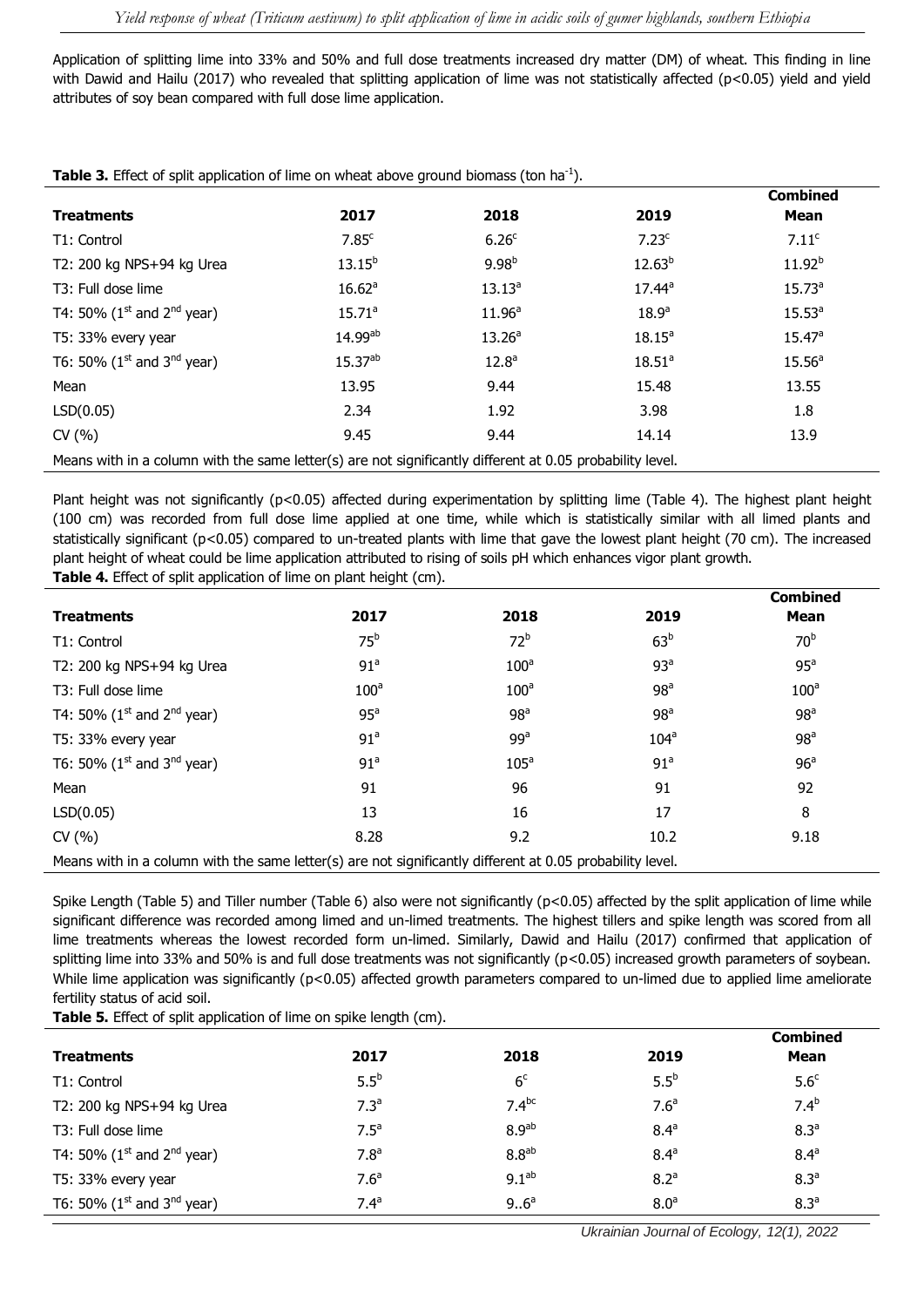*Yield response of wheat (Triticum aestivum) to split application of lime in acidic soils of gumer highlands, southern Ethiopia*

| Mean                                                                                                      | 7.2  | 8.3  |      | 7.7  |  |  |
|-----------------------------------------------------------------------------------------------------------|------|------|------|------|--|--|
| LSD(0.05)                                                                                                 | 1.13 | 1.9  | 1.34 | 0.71 |  |  |
| CV (%)                                                                                                    | 8.66 | 11.2 | 9.6  | 9.75 |  |  |
| Means with in a column with the same letter(s) are not significantly different at 0.05 probability level. |      |      |      |      |  |  |

**Table 6.** Effect of split application of lime on tiller number. **Treatments 2017 2018 2019 Combined Mean** T1: Control  $1.2<sup>b</sup>$ 1.8<sup>c</sup>  $3.1^{b}$  $2.0<sup>c</sup>$ T2: 200 kg NPS+94 kg Urea  $2.8^a$  $2.8<sup>b</sup>$ 5.0<sup>a</sup>  $3.5<sup>b</sup>$ T3: Full dose lime  $4.0<sup>a</sup>$  $4.1<sup>a</sup>$  $4.5<sup>a</sup>$  $4.2<sup>ab</sup>$ T4: 50% (1<sup>st</sup> and 2<sup>nd</sup> year)  $4.3^{\circ}$  $3.6<sup>a</sup>$  $4.8<sup>a</sup>$ 4.2ab T5:  $33\%$  every year 2.9<sup>a</sup>  $3.5<sup>a</sup>$  $4.4<sup>a</sup>$  $3.6<sup>ab</sup>$ T6: 50% ( $1^{\text{st}}$  and  $3^{\text{nd}}$  year) 3.7<sup>a</sup>  $4.0<sup>a</sup>$  $4.3<sup>a</sup>$  $4.0<sup>ab</sup>$ Mean 3.6 3.2 3.3 4.4 3.6 LSD(0.05) 1.5 0.8 0.79 0.68 CV (%) 26 26 13 9.6 19 Means with in a column with the same letter(s) are not significantly different at 0.05 probability level.

# **Conclusion**

Application of lime significantly affect grain yield of wheat. Application of lime over years at the rate of Ex. Acidity combined with mineral NPS fertilizer improved grain yields without a significant yield loss, splitting lime into 33% and 50% and applying in three and two consecutive years gave similar yield with full rate of lime applied once in the first year. Therefore, resource poor farmers who cannot afford cost of lime to be applied at one time could split up to one-third and can cultivate crops under acid soil in study area and as well as similar agro-ecologies. These preliminary results recommend the use of lime split in combination with mineral fertilizers to increase wheat yields. Further more research needs to be carried out to evaluate residual effect of split and full dose application of lime amelioration on physico-chemicals properties of acidic soil.

# **References**

Abebe, M. (2007). [Nature and management of acid soils in Ethiopia.](http://197.156.72.153:8080/xmlui/handle/123456789/2185)

Alias, E. (2016). [Soils of the Ethiopian highlands: Geomorphology and properties.](https://www.researchgate.net/publication/321849961_Soils_of_the_Ethiopian_Highlands_Geomorphology_and_Properties)

Asmare, M. (2014). Phosphorus status, adsorption characteristics, kinetics and availability to wheat crop as influenced by applications of various amendments on acid soils of Farta District, Northwestern Highlands of Ethiopia.

Bouyoucos, G.J. (1962). [Hydrometer method improved for making particle size analyses of soils](https://acsess.onlinelibrary.wiley.com/doi/abs/10.2134/agronj1962.00021962005400050028x)<sup>1</sup>. Agronomy Journal, 54:464-465.

Bremner, J.M. (1960). [Determination of nitrogen in soil by the Kjeldahl method.](https://www.cambridge.org/core/journals/journal-of-agricultural-science/article/determination-of-nitrogen-in-soil-by-the-kjeldahl-method/D609118DF2BA4830CC8126BF7F1372E2) The Journal of Agricultural Science, 55:11-33.

Caires, E.F., Alleoni, L.R., Cambri, M.A., Barth, G. (2005). [Surface application of lime for crop grain production under a no‐till](https://acsess.onlinelibrary.wiley.com/doi/abs/10.2134/agronj2004.0207)  [system.](https://acsess.onlinelibrary.wiley.com/doi/abs/10.2134/agronj2004.0207) Agronomy Journal, 97:791-798.

Chimdi, A., Gebrekidan, H., Kibret, K., Tadesse, A. (2012). [Effects of liming on acidity-related chemical properties of soils of](http://citeseerx.ist.psu.edu/viewdoc/download?doi=10.1.1.415.437&rep=rep1&type=pdf)  [different land use systems in Western Oromia, Ethiopia.](http://citeseerx.ist.psu.edu/viewdoc/download?doi=10.1.1.415.437&rep=rep1&type=pdf) World Journal of Agricultural Sciences, 8:560-567.

Crawford, J.T.W., Singh, U., Breman, H. (2008). [Solving agricultural problems related to soil acidity in central africa's](http://twc0etal.freeshell.org/tom/soil_acidity/pdfs/Crawford_et_al_Soil_Acidity_Control_Report.pdf) great lakes [region catalist project report.](http://twc0etal.freeshell.org/tom/soil_acidity/pdfs/Crawford_et_al_Soil_Acidity_Control_Report.pdf) International Center for Soil Fertility and Agricultural Development (IFDC), Kigali, Rwanda, pp:1-133.

Dawid, J., Hailu, G. (2017). [Application of lime for acid soil amelioration and better soybean performance in southwestern Ethiopia.](https://core.ac.uk/download/pdf/234662282.pdf) Journal Biological and Agricultural and Healthcare, 7:95-100.

Dick, W.A., Cheng, L., Wang, P. (2000). [Soil acid and alkaline phosphatase activity as pH adjustment indicators.](https://www.sciencedirect.com/science/article/pii/S0038071700001668) Soil Biology and Biochemistry, 32:1915-1919.

Fageria, N.K. (2009). The use of nutrıents in crop plants. Section: Calcium. CRC Press.

FAO (Food and Agriculture Organization). (2014). Food balance sheets. FAOSTAT.

Harter, R.D. (2007). [Acid soils of the tropics.](http://people.umass.edu/psoil370/Syllabus-files/Acid_Soils_of_the_Tropics.pdf) ECHO Technical Note, ECHO.

Herrero-Estrella, L. (2003). How can life sciences contribute to the production under marginal conditions. Towards Sustainable Agriculture for Developing Countries: Option from Life Sciences and Biotechnology.

Marschner, H. (2011). [Marschner's mineral nutrition of higher plants.](https://books.google.com/books?hl=en&lr=&id=yqKV3USG41cC&oi=fnd&pg=PP1&dq=Marschner%27s+mineral+nutrition+of+higher+plants&ots=Vc6H-9vZzm&sig=e_2UFbFBRQch5RjERNGrB0aELE8) Academic press.

Minot, N., Warner, J., Lemma, S., Kasa, L., Gashaw, A., Rashid, S. (2019). [The wheat supply chain in Ethiopia: Patterns, trends, and](https://gatesopenresearch.org/documents/3-174)  [policy options.](https://gatesopenresearch.org/documents/3-174) Gates Open Research, 3:174.

Gomez, K.A., Gomez, A.A. (1984). [Statistical procedures for agricultural research.](https://books.google.com/books?hl=en&lr=&id=PVN7_XRhpdUC&oi=fnd&pg=PA1&dq=Statistical+procedures+for+agricultural+research&ots=Hs79cpptt8&sig=A98RhU2D52O2YHaWHxahHSAC7RE) John Wiley and Sons.

Olsen, S.R. (1954)[. Estimation of available phosphorus in soils by extraction with sodium bicarbonate.](https://books.google.com/books?hl=en&lr=&id=d-oaM88x5agC&oi=fnd&pg=PA2&dq=Estimation+of+available+phosphorus+in+soils+by+extraction+with+sodium+bicarbonate&ots=zZZi0HgWVD&sig=TTdygKTNebwfqaOBxdoP20aBduo) US Department of Agriculture.